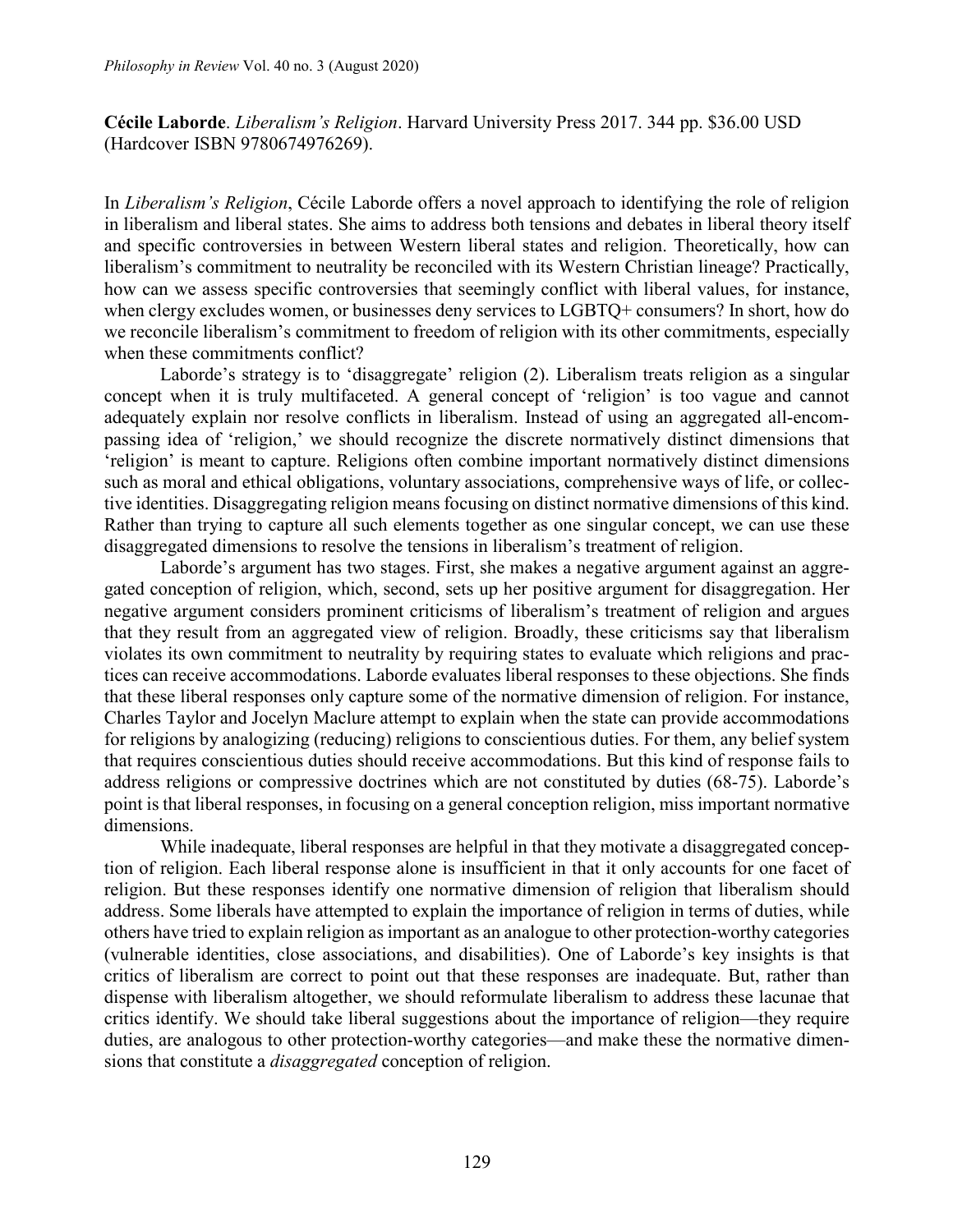With the need for disaggregated religion established, the author moves to her positive argument that disaggregated religion better resolves the tensions between liberalism and religion that critics have identified. Her argument is broadly as follows: Religions create tensions for liberalism because religions often entail illiberal elements. Disaggregating religion allows us to see these illiberal elements as discrete from one another. Each illiberal element in isolation resembles other nonreligious elements of society that liberalism can quite easily deal with. So, once we disaggregate religion into discrete normative dimensions, there is nothing particularly challenging about religion. Consider liberal values of justifiability, inclusivity, and autonomy. At first glance, it seems as though religion challenges these values (124-67). Religious interests are often inaccessible to non-believers, and, thus, difficult to reasonably justify. Religions often exclude both members and non-members (for instance, by excluding women from clergy). And, religions, as comprehensive moral doctrines, often impinge the autonomy of members (by morally *requiring* them to act in certain ways). Taken together, religion seems at odds with liberal values. But by disaggregating religion into different normative dimensions, Laborde argues that these tensions are not as troubling. Many other nonreligious ideologies and practices can *also* be inaccessible, exclusionary or challenge autonomy. The discrete normative dimensions of religion are not uniquely challenging to liberalism. Once we view religion as disaggregated normative dimensions, we can better address liberalism's critics.

Those interested in cultural diversity, philosophy of religion, and liberal egalitarianism will find much of value in *Liberalism's Religion*. Laborde treats canonical issues—state neutrality, religious identity, and the ethical status of religion—with philosophical rigour. One of the book's important contributions is a systematic and clarifying treatment of previous debates about the role of religion in liberalism. Disambiguating the previous literature in this way is a significant contribution in its own right. Not only is it useful for motivating the positive argument in the second half of the book, but it provides the essential function of clarifying and demonstrating how the issues fit together. Future scholarship would benefit from consulting the overview and discussions presented in this book.

Laborde's positive argument also offers significant novel application. Broadly, the disaggregated religion approach can help resolve some of the largest problems in the literature. For instance, many liberal approaches to cultural or religious diversity have assumed that the state must be broadly committed to freedom of religion. This has encountered difficulty since religions uphold diverse practices, obligations, behaviours, or organizational structure. Accordingly, the like-for-like treatment of religious accommodation that liberalism demands is not always possible. But by disaggregating a religion into different normative dimensions—freedom of association, freedom of conscience, and so on—we can begin to treat religions equitably. We can accommodate different religions with an eye to their various normative dimensions to ensure that all religions have full consideration in these normative dimensions.

Laborde's positive argument also helps address another frequent objection to liberalism – that liberalism cannot be neutral because it is rooted in Western ethnocentrism. Liberalism developed in Western Europe and primarily dealt with Western Judeo-Christian religious conflict. Thus, liberalism's conception of religion is occasionally thought to be unable to resolve questions arising about religions that do not follow the Judeo-Christian mold. For instance, it might be thought that liberalism assumes a Protestant religion in which belief and practice are personal to the individual. If so, then liberalism may be ill suited to address concerns about religions that are structured around public and community practice. Laborde's disaggregated religion elegantly disarms this objection. Instead of a singular conception of religion which may have difficulty being expansive enough, analyzing